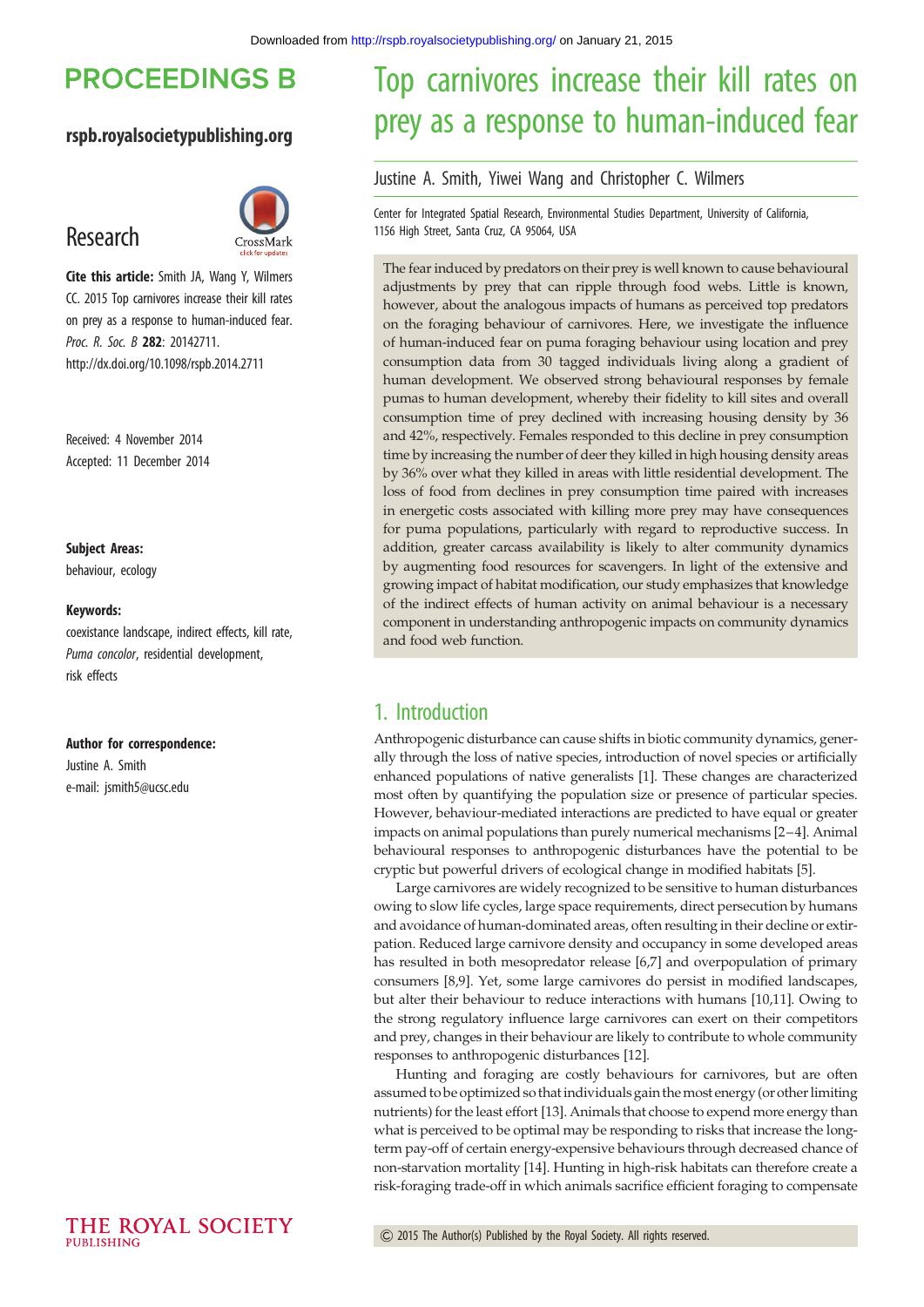for increased vigilance and risk avoidance. Giving-up density studies support that an animal's perceived risk is inversely correlated with food intake, suggesting that time spent consuming a food item reflects the fear experienced by forager [\[15](#page-5-0)].

Top carnivores generally kill large-bodied prey species, which require a high initial energetic cost during the hunting stage [[16](#page-5-0)], but provide high energy gain during consumption. However, because carnivores are constrained by gut capacity, solitary carnivores can only maximize their caloric yield by repeatedly returning to feed on a prey carcass. In developed habitats, carnivores can be particularly vulnerable to risk-foraging trade-offs because disturbance-induced carcass abandonment can result in food loss owing to scavenging [[17\]](#page-5-0) or decomposition [[18\]](#page-5-0). Prey consumption time can therefore be limited by external forces that reduce carnivore access to a carcass. Anthropogenic disturbances can ultimately reduce the net caloric gain carnivores receive from consuming large prey [[19\]](#page-5-0) by displacing carnivores from kill sites and decreasing their prey consumption time at kills. If perceived risk increases with human disturbance, the magnitude of human impact should be a predictor of foraging efficiency and consumption time.

We examined puma (Puma concolor) behavioural changes associated with perceived risk at kill sites with increasing housing density levels and investigated the relationship between risk-avoidance behaviours and kill rates in disturbed areas. We hypothesized that disturbance would displace pumas more often in highly developed areas, reducing overall prey consumption time and increasing kill rates. In the long term, we anticipate that more frequent risk-avoidance behaviours will increase puma kill rate and subsequently alter interactions with prey, competitors and scavengers.

## 2. Material and methods

Our research was conducted in the Santa Cruz Mountains, which lie in the Central Coast region of California. We captured 30 pumas from 2008 to 2013 and fitted them with GPS/radio telemetry collars (IACUC no. WILMC1011 Model GPS Plus 1 or 2 D, Vectronics Aerospace, Berlin, Germany). Collars were programmed to record locations every 4 h, and location data were downloaded remotely via UHF once a month. We used a custom cluster generation algorithm integrated in the Geographical Information Systems program ARCGIS (v. 10; ESRI, 2010) using the programming languages R (v. 2.1.3.1; R Development Core Team, 2010) and PYTHON (v. 2.6; Python Software Foundation, 2010) to identify groups of locations in which each location was within 100 m of the cluster centre and 6 days of another location in the cluster (for full details on the algorithm, see [[10](#page-5-0)]). We field-investigated clusters in reverse chronological order from their time of formation using the most recently downloaded GPS data. Clusters were investigated within 30 days of their first recorded locations. At investigated clusters, we recorded whether a kill was present, and if so, the species, age and sex of the kill (if identifiable).

We constructed a mixed-effects binomial logistic regression model to predict deer kill sites from all generated clusters. We chose to only use deer kills because deer are the preferred prey in our study area. In addition, small prey cannot be predicted accurately from location data in our study area owing to high variability in puma behaviours at small kill sites. The variables used to fit the model were behavioural characteristics associated with clusters, including number of night locations (NIGHT), a binary variable indicating greater than 1 day duration (BINARY), the harmonic mean distance of locations from the cluster centre within the cluster (HMDIST), the proportion of locations occurring at night (P.NIGHT), site fidelity measured by the proportion of

points occurring within the cluster over the cluster duration (P.ACTIVE) and the farthest distance travelled during a cluster period (DIST). Total duration of a cluster (DUR) was excluded owing to high correlation ( $r > 0.7$ ) with variables already used in the model. We allowed for random slopes and intercepts for individual pumas when fitting the best model. We also constructed a truncated model without behavioural variables that we expected to correlate with housing density in order to allow inference on behavioural influences on kill rates. This model excluded P.NIGHT, P.ACTIVE and DIST. We compared the truncated model and best-fit model to assess if we could confidently use the truncated model. We constructed receiver operating characteristic curves for both full and truncated models and calculated the area under the curve (AUC) to ensure that both models were similar in their predictive abilities. The AUC for the full model  $(AUC = 0.818)$ and the truncated model  $(AUC = 0.820)$  were nearly identical, and both support good discriminative ability [[20](#page-5-0)]. We assigned each generated cluster as a deer kill or not a deer kill by applying the truncated model to all generated clusters.

We first investigated puma behavioural responses at the population level at four levels of housing density within 150 m of predicted kill sites: no housing, rural (greater than 0.0 and up to 0.062 houses per hectare), exurban (greater than 0.062 and up to 1.236 houses per hectare) and suburban (greater than 1.236 and up to 9.884 houses  $ha^{-1}$ ; [\[21](#page-5-0)]). Owing to the discrete nature of housing count data, each housing class was rounded up to the nearest number of houses, resulting in housing classes within 150 m of a cluster to be defined as 0 houses for no housing, one house for rural, two to nine houses for exurban and greater than nine houses for suburban. We used the 150 m buffer because this is the scale of development found to most impact puma hunting in our study area [[10](#page-5-0)]. We constrained the response variables to only include behaviours we expected to be associated with risk aversion, which were narrowed down to P.NIGHT, P.ACTIVE, DUR, DIST and a final measure of prey consumption time  $(P.C.TIME)$  which was calculated as  $P.ACTIVE \times DUR$ . We added the prey consumption time measure because it best reflects the energetic gain an animal receives from a kill. We tested the differences in behaviours at all predicted kill sites in different housing density categories using an ANOVA test and examined pairwise comparisons with Tukey's HSD test for all behaviours found to vary significantly with housing density.

To determine kill rates, we calculated the total number of deer predicted to be killed by each puma from the output of the deer kill prediction model using all generated GPS clusters. We divided the predicted number of kills by the total time each puma was actively collecting GPS data to obtain annual deer kill rates. We investigated sex-specific relationships between kill rates and average values for P.NIGHT, P.ACTIVE, DIST, DUR and P.C.TIME for individual pumas using univariate linear regressions owing to high correlation values ( $r > 0.7$ ) among variables.

In order to assess the impact of housing on individual pumas, we calculated housing density within each puma home range. Puma home ranges were obtained using a local convex hull (LOCOH) home range estimator, where the 95% isopleth represented the home range boundary [[22,23](#page-5-0)]. All housing points in the Santa Cruz Mountains were manually digitized from high-resolution satellite imagery. We calculated puma home range housing density as the number of houses per km<sup>2</sup>. We tested for the relationship between individual puma kill rates and home range housing densities using univariate linear regression.

## 3. Results

#### (a) Behavioural shifts

Of 703 field-investigated clusters, 208 were classified as deer kill sites. The other remaining clusters included 66 non-deer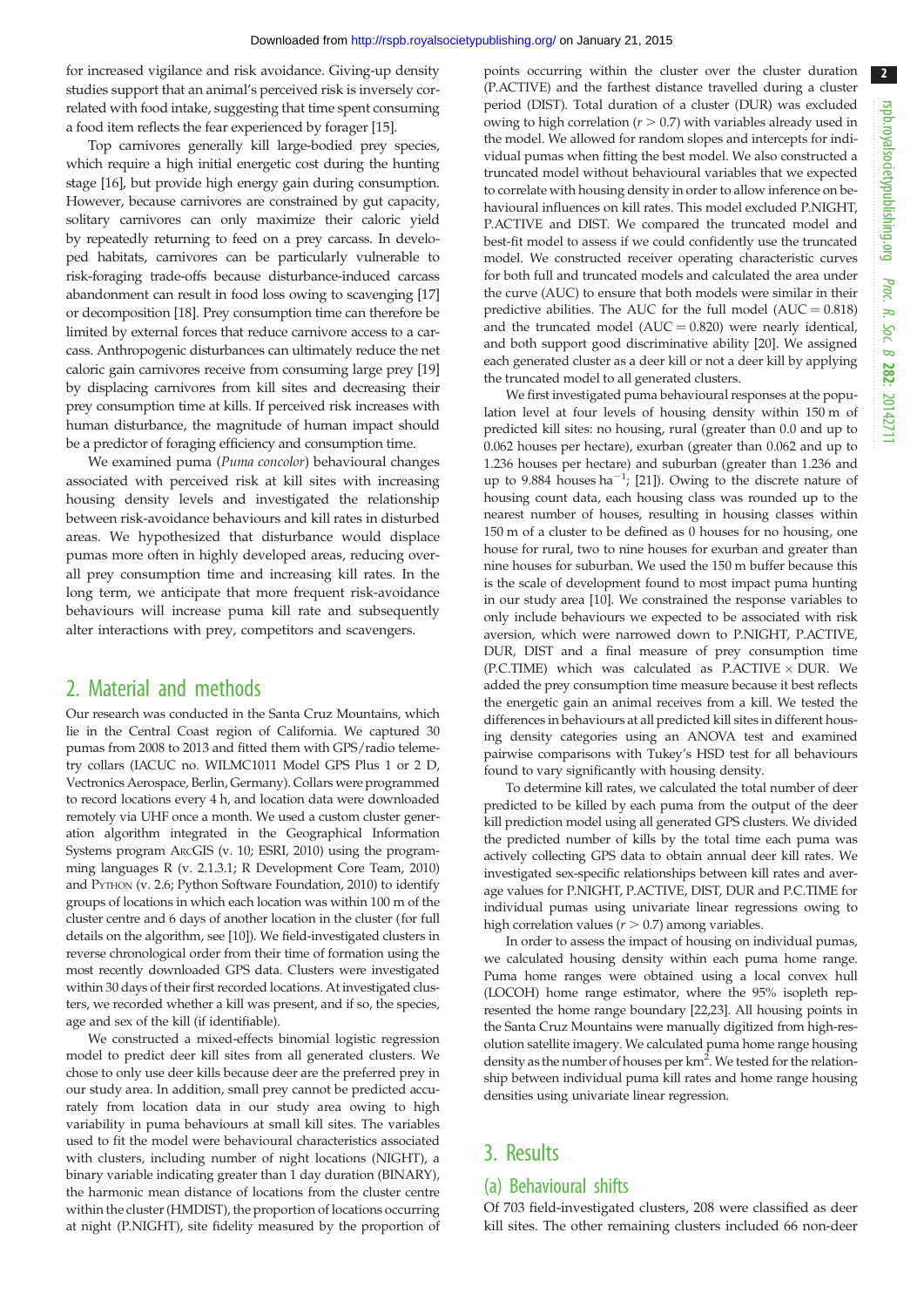

Figure 1. (a) Study area and predicted kill sites in relation to housing density. Box shows area (b) in which kill site examples (c,d) are shown. Kill site 1 (c) belongs to puma 13F, whose home range is in the top quartile of housing densities among female pumas. Kill site 2 (d) belongs to 28F, whose home range in the bottom quartile of housing densities among female pumas. Grey labels depict location times during the first day at the kill site and black labels depict location times during the second day. Note that at kill site 1, the puma has made a kill close to development but spends the majority of time away from the kill, whereas at kill site 2, which has no nearby development, the puma stays within the vicinity of the kill. (Online version in colour.)

kills (e.g. raccoons and house cats) and 429 non-kills (often bed sites). Our best-fit binomial logistic regression model to predict deer kills included NIGHT, BINARY, HMDIST, P.NIGHT and P.ACTIVE. The truncated model included NIGHT, BINARY and HMDIST. Neither the random intercept nor a random slope was included in the best-fit full model or the best-fit truncated model. We used the truncated model to predict 1537 deer kills from 8523 generated clusters (figure 1).

At predicted kill sites, females had lower P.ACTIVE ( $F =$ 67.7,  $p \ll 0.001$ ), higher DIST ( $F = 16.0$ ,  $p < 0.001$ ) and shorter P.C.TIME ( $F = 44.2$ ,  $p \ll 0.001$ ) as housing density increased [\(figure 2](#page-3-0); example shown in figure 1). In suburban habitat, female P.ACTIVE was 36% lower, DIST was 31% higher and P.C.TIME was 42% lower than in no housing areas. Both males  $(F = 19.3, p < 0.001)$  and females  $(F = 144.4,$  $p \ll 0.001$ ) were more nocturnal (higher P.NIGHT) with increasing housing density at kill sites. Males did not show any responses to housing density concerning time spent at kill sites. Identical analyses using only confirmed kills supported each of the reported trends for predicted kills.

#### (b) Deer kill rates

Male average home range size was  $163.0 \pm 7.7$  s.e. km<sup>2</sup> with  $15.6 \pm 0.8$  s.e. houses km<sup>-2</sup>. Female average home range

size was  $53.8 \pm 2.1$  s.e. km<sup>2</sup> with  $25.5 \pm 1.3$  s.e. houses km<sup>-2</sup>. Males had an average deer kill rate of 43.7 deer  $\rm{yr}^{-1}$ , whereas females killed on average 67.3 deer  $yr^{-1}$ . Male deer kill rates were not correlated with any of our variables of interest (P.ACTIVE, P.NIGHT, DIST, DUR or P.C.TIME), nor with home range housing density ( $p = 0.9$ ,  $r^2 = 0.005$ ; [figure 3\)](#page-4-0). Conversely, female deer kill rates showed a strong positive and linear correlation with home range housing density within its observed range ( $p = 0.0003$ ,  $r^2 = 0.745$ ; [figure 3\)](#page-4-0). Females with home ranges in the top quartile of housing density killed 36% more deer per year (81.2) than females in the bottom quartile of housing density (59.7). Female kill rates were also negatively correlated with average fidelity to kill sites (P.ACTIVE;  $p = 0.05$ ,  $r^2 = 0.322$ ).

### 4. Discussion

Our estimate of average male kill rates (43.7 kills  $yr^{-1}$ ) stayed constant across housing densities and was comparable to previously reported values described by Knopff et al. (35 ungulates yr<sup>-1</sup>, [[24\]](#page-5-0)) and Anderson & Lindzey (47 kills yr<sup>-1</sup>, [[25\]](#page-5-0)). However, female kill rates increased positively, strongly and linearly with housing density. Although female kill rates in lower housing density areas  $(59.7 \text{ kills yr}^{-1})$  were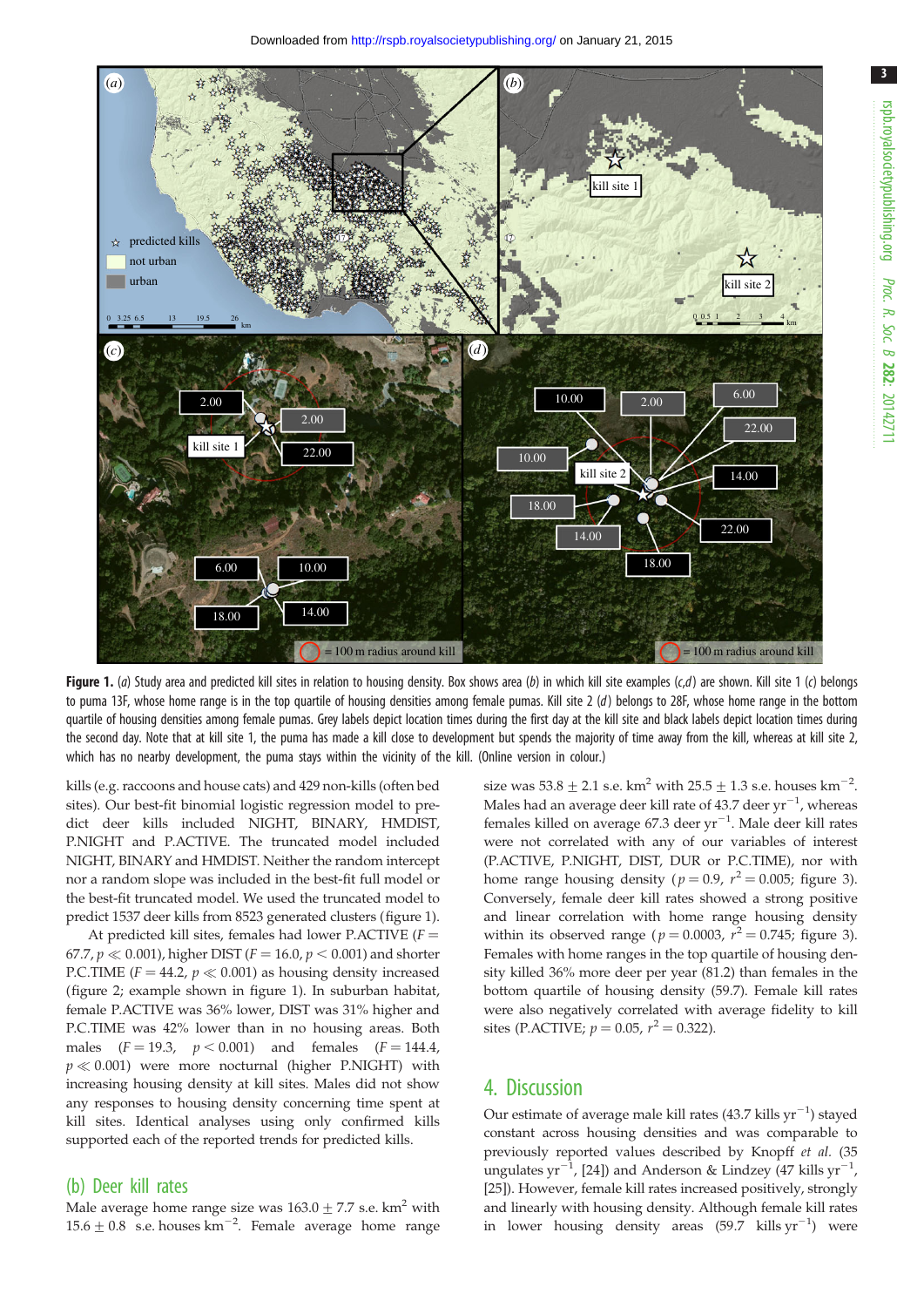<span id="page-3-0"></span>

Figure 2. Behaviours that vary with housing density at predicted kill sites. Pairwise comparisons from Tukey's HSD tests reported in superscripts, where different letters represent a statistically significant difference. Error bars represent two standard errors from the mean. Sample sizes of housing classes at female kills are: no housing, 719; rural, 83; exurban, 186; suburban, 71. Sample sizes of housing classes at male kill sites are: no housing, 389; rural, 32; exurban, 42; suburban, 15. (Online version in colour.)

comparable to previously estimated mule deer kill rates for solitary adult females (52.5 kills yr $^{-1}$ , [[25\]](#page-5-0)) and females with kittens (62.4 kills yr $^{-1}$ , [[26\]](#page-5-0); 68.1 kills yr $^{-1}$ , [\[25](#page-5-0)]; 57.2 kills yr $^{-1}$ , [\[24](#page-5-0)]), female kill rates in the highest quartile of home range housing densities were substantially higher (81.2 kills yr $^{-1}$ ). This 36% increase in kill rates between the top and bottom quartiles indicates that development may exert a significant energetic cost associated with hunting behaviour.

Hunting deer requires large energetic investments in the stalking, subduing and killing stages for pumas [[16\]](#page-5-0). We have documented a sizable increase in female kill rates that we expect represents higher energetic costs for females in developed landscapes. Although these costs do not appear to influence adult survival (C. C. Wilmers 2014, unpublished data), impacts on reproductive success possibly make development-interface zones sinks for the puma population. Anecdotally, we have observed that the tagged female living in the most developed habitat in our study area has lost at least three litters in the last 3 years, one of which was confirmed as abandonment (C. C. Wilmers 2014, unpublished data). The three other females living in less developed portions of our study area for which we have also documented at least three dens have had the majority of their litters survive. Although there are many stressors in a developed landscape that might influence kitten survival, we expect that higher energetic costs from increased hunting may contribute to this pattern.

Males did not alter their kill rates or prey consumption time at kills with increasing housing density. Because male life histories are constrained by requirements to defend much larger territories [[27\]](#page-5-0), this is perhaps not surprising. We found that male pumas have home ranges that are approximately three times as large as female home ranges on average. Male pumas are also known to spend significantly more time performing scent-marking behaviours than females [\[28](#page-5-0)]. We found that males have lower DUR at kills than females by 7.2 h on average (males  $= 2.86$  days  $+0.06$  s.e., females  $=$ 2.56 days  $\pm$  0.05 s.e.;  $t = 3.83$ , d.f.  $= 1000$ ,  $p \ll 0.001$ ), probably owing to their need to patrol and defend their home range boundaries from encroaching males. Therefore, because males already tend to leave their kills early, they may be less influenced by chronic disturbance. In addition, male home ranges are characterized by much lower overall housing densities, indicating that males may exhibit risk-avoidance behaviours at the landscape scale rather than at the kill site scale.

Higher deer kill rates by females in response to increased housing density appear to be driven by a behavioural shift to a lower proportion of time spent at kill sites over the consumption period. Although females did not alter their total duration spent at clusters, their overall prey consumption times declined owing to a lower proportion of time spent at kills, indicating reduced utilization of carcasses at higher housing densities.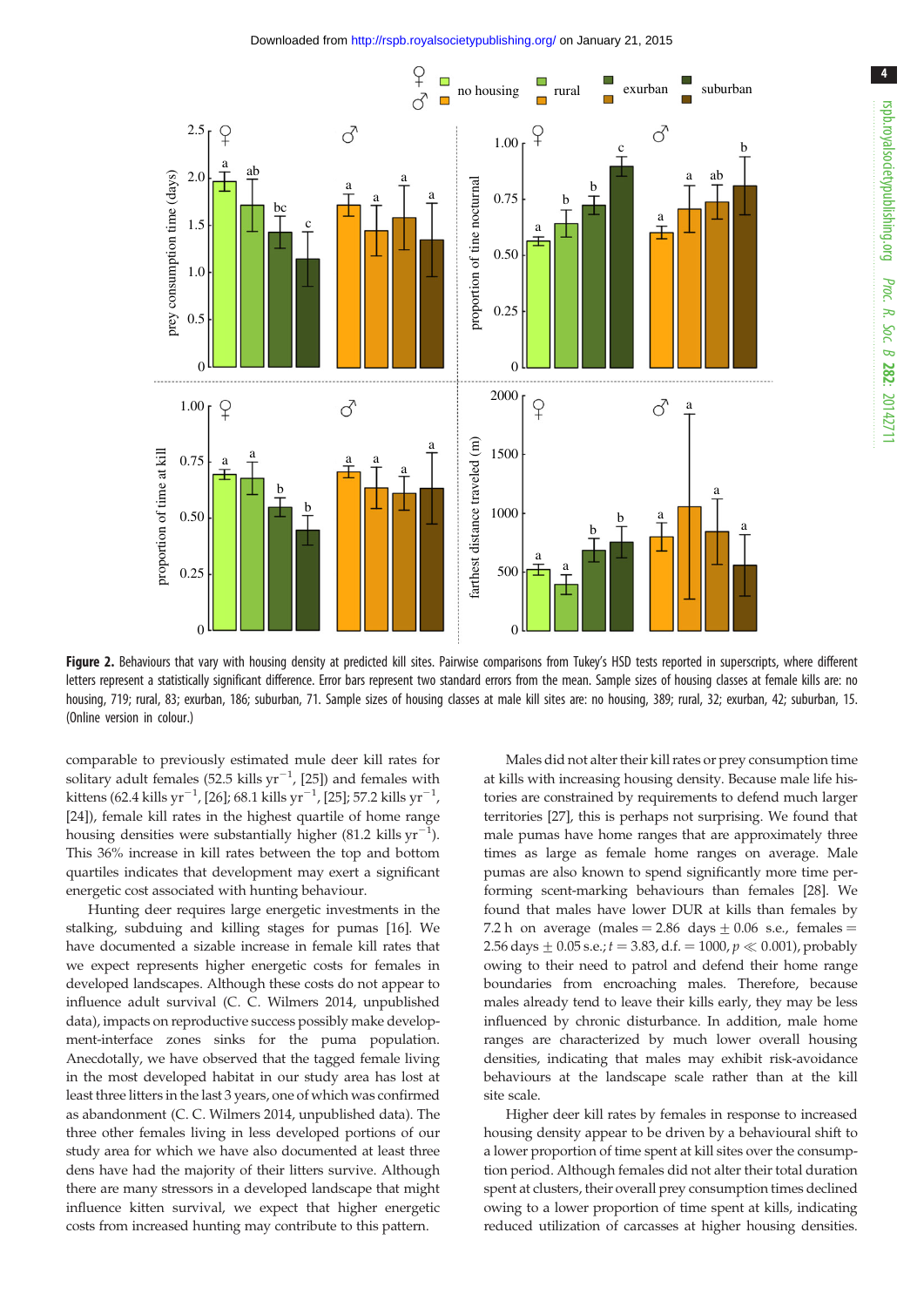<span id="page-4-0"></span>

Figure 3. Kill rates of individual male and female pumas in response to housing density per hectare within their 95% LOCOH home range. Regression line and 95% CIs for female kill rates in relation to housing density are shown. Housing density coefficient  $\beta_1 = 91.4$ . (Online version in colour.)

Other possible explanations for female increase in deer kill rate are not supported by our understanding of puma energetics and reproduction. Deer in our study have lower detection rates in more developed habitats (C. C. Wilmers 2014, unpublished data), therefore variation in deer activity or abundance is unlikely to explain these patterns. In addition, it is unlikely that increased kill rate could be a result of greater reproductive activity in high housing density areas because females in our study area avoid anthropogenic development when denning [\[10](#page-5-0)]. We conclude that behavioural risk avoidance is a substantial contributor to female prey consumption time and hence hunting patterns, due to our observation that housing density is associated with decreased prey consumption time. Both food loss and increased movement as a result of these behavioural shifts may contribute to observed increased kill rate in human-modified habitats.

An increase in ungulate carcasses left by female pumas may impact the biotic community by providing additional carrion subsidies to scavengers. By leaving their kills for longer periods of time in more developed areas, female pumas might create greater opportunity for scavenging by mesopredators and birds. Subordinate predators often scavenge kills of apex predators when kills are abandoned or not guarded [[29\]](#page-5-0), and carrion can form a large proportion of their diets [\[30](#page-5-0)]. Pumas are known to be important sources of food subsidies to

mesopredators through carcass abandonment [\[31\]](#page-5-0). Our results suggest that mesopredator release may occur not only through the well-documented pathway of apex predator extirpations, but also via behaviour changes in extant apex predators leading to increased food provisioning. The presence of scavengers can exacerbate this pattern by reducing apex predator prey consumption time via food loss [\[17\]](#page-5-0).

## 5. Conclusion

The results presented here have bearing on human-modified systems globally. Behavioural responses are often overlooked as ecosystem drivers in modified systems, overshadowed by population declines and extirpations. However, many species are able to persist in developing landscapes, but in an altered behavioural state. Our findings suggest a strong, perceivable impact of observed human-induced behavioural change on species interactions instigated by the presence of development. Risk aversion behaviours that result from anthropogenic disturbances are likely to restructure predator–prey interactions in a variety of contexts, given the large effects risk has been shown to have on foraging across taxa. Behaviour-mediated interactions are powerful forces in biotic systems, often playing an even more impactful role than consumptive interactions. A greater focus on behaviour-mediated effects of habitat alteration can further expand our understanding of community-level processes in human-modified systems.

Ethics statement. The study was carried out under the IACUC approval no. WILMC1011.

Data accessibility. Because pumas are a specially protected species in California, the location data are sensitive and have not been made accessible. However, the data can be available on request by contacting Justine A. Smith at jsmith5@ucsc.edu.

Acknowledgements. We thank the California Department of Fish and Wildlife, Cliff Wylie, Dan Tichenor and Troy Collinsworth for their assistance in helping us capture pumas with hounds. We thank landowners who have allowed us to capture pumas and investigate kills. We thank P. Houghtaling for running our field team and V. Yovovich, Y. Shakeri, C. Fust, S. McCain, J. Kermish-Wells, L. Hibbler and dozens of undergraduate field and laboratory assistants for their contributions to data collection, entry and management.

Author contributions. J.A.S. conceived the study, carried out the data analysis and drafted the manuscript. Y.W. assisted in project development and edited the manuscript. C.C.W. conceived and designed the overall study, supervised data collection, advised on data analysis and edited the manuscript.

Funding statement. Funding was provided by NSF grant nos. 0963022 and 1255913, as well as by the Gordon and Betty Moore Foundation, The Nature Conservancy, Midpeninsula Regional Open Space District, UC Santa Cruz and the Felidae Conservation Fund. Conflict of interests. We have no competing interests.

## **References**

- 1. McKinney ML. 2006 Urbanization as a major cause of biotic homogenization. Biol. Conserv. 127, 247 – 260. [\(doi:10.1016/j.biocon.2005.09.](http://dx.doi.org/10.1016/j.biocon.2005.09.005)  $005)$  $005)$
- 2. Peacor SD, Werner EE. 2001 The contribution of trait-mediated indirect effects to the net effects of a predator. Proc. Natl Acad. Sci. USA 98, 3904-3908. ([doi:10.1073/pnas.](http://dx.doi.org/10.1073/pnas.071061998) [071061998](http://dx.doi.org/10.1073/pnas.071061998))
- 3. Schmitz OJ, Krivan V, Ovadia O. 2004 Trophic cascades: the primacy of trait-mediated indirect interactions. Ecol. Lett. 7, 153– 163. [\(doi:10.1111/j.](http://dx.doi.org/10.1111/j.1461-0248.2003.00560.x) [1461-0248.2003.00560.x\)](http://dx.doi.org/10.1111/j.1461-0248.2003.00560.x)
- 4. Preisser EL, Bolnick DI, Benard MF. 2005 Scared to death? The effects of intimidation and consumption in predator-prey interactions. Ecology 86, 501– 509. ([doi:10.1890/](http://dx.doi.org/10.1890/04-0719) [04-0719\)](http://dx.doi.org/10.1890/04-0719)
- 5. Blumstein DT, Fernandez-Juricic F. 2004 The emergence of conservation behavior. Conserv. Biol. 18, 1175– 1177. [\(doi:10.1111/j.1523-1739.2004.](http://dx.doi.org/10.1111/j.1523-1739.2004.00587.x) [00587.x](http://dx.doi.org/10.1111/j.1523-1739.2004.00587.x))
- 6. Crooks K, Soule M. 1999 Mesopredator release and avifaunal extinctions in a fragmented system. Nature 400, 563– 566. [\(doi:10.1038/23028\)](http://dx.doi.org/10.1038/23028)
- 7. Ripple W, Wirsing A, Wilmers C, Letnic M. 2013 Widespread mesopredator effects after wolf